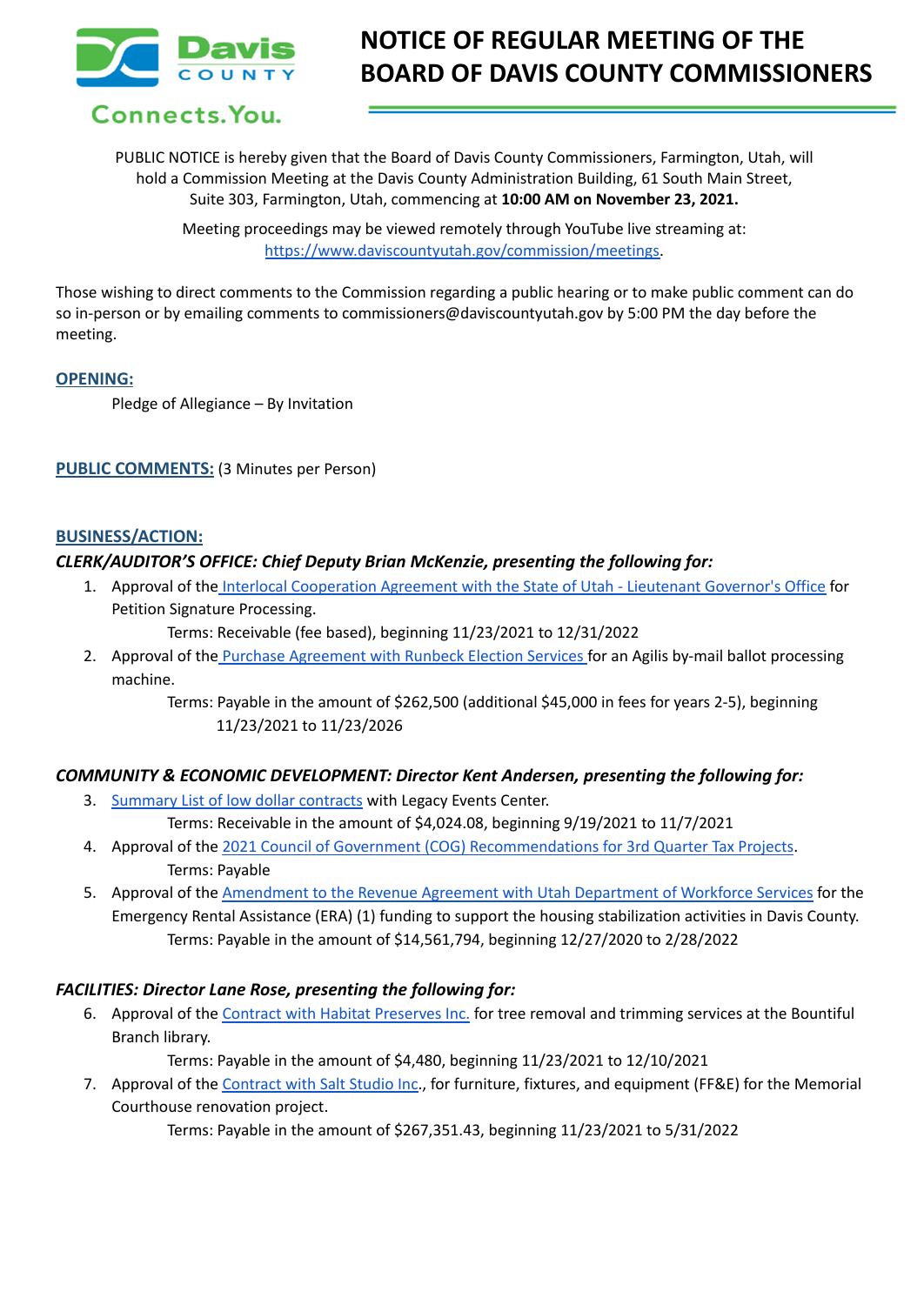# *HEALTH: Director Brian Hatch, presenting the following for:*

8. Approval of the [Amendment](https://drive.google.com/file/d/1wX-eDDvmvBx4ND2o6N7HY0C2qhA-10Wa/view?usp=sharing) to the COVID-19 Testing Activities in K-12 Schools contract with the Utah [Department](https://drive.google.com/file/d/1wX-eDDvmvBx4ND2o6N7HY0C2qhA-10Wa/view?usp=sharing) of Health increasing funding and replacing Attachment A to include environmental upgrades of HEPA fan/filtration system purchase reimbursements.

Terms: Receivable in an increased amount of \$2,270,934, beginning 10/25/2021 to 7/31/2022

## *HUMAN RESOURCES: Deputy Director John Robinson, presenting the following for:*

9. Approval of the Rewrite of the Davis county Personnel Policies & [Procedures](https://docs.google.com/document/d/12HOdDTjFLpQohI2g7eXZlFydlwwn3Ydi/edit?usp=sharing&ouid=106668054259493981190&rtpof=true&sd=true) - Discipline #250.

## *INFORMATION SYSTEMS: Director Mark Langston, presenting the following for:*

10. Approval of additional [consulting](https://drive.google.com/file/d/1zFPwTzVN1pymB8xPshx6MhyVoquLbxZX/view?usp=sharing) assistance from Kronos SaaShr, Inc., A UKG Company for Workforce Ready Software.

Terms: Payable as a one time charge in the amount of \$1,850, beginning 11/23/2021 to 11/23/2022

# *PUBLIC WORKS:*

## *Operations Manager Jason Fielding, presenting the following for:*

11. Approval of the [Non-Interstate](https://docs.google.com/document/d/1pN412u7pCFDYxUcDtZHuRbZRkgOjoG6O/edit?usp=sharing&ouid=106668054259493981190&rtpof=true&sd=true) Statewide Utility License Agreement with the Utah Department of Transportation (UDOT).

Terms: Beginning 11/16/2021 to 11/16/2026

## *Director Adam Wright, presenting the following for:*

12. Approval of the Cooperative Agreement with the Utah Department of [Transportation](https://docs.google.com/document/d/1M1lUhQQfaD6V45_IkMpHqGSlLzGM_MIE/edit?usp=sharing&ouid=106668054259493981190&rtpof=true&sd=true) (UDOT) for drainage access, maintenance, and ownership.

Terms: Beginning 11/23/2021

## **CONSENT ITEMS:**

- A. Indigent Abatement Register 11/23/2021
- B. Regular Commission Meeting Minutes: [October](https://drive.google.com/file/d/1-WFFaQtvBE4F8UNGyJlrZaioBeI0P_Cm/view?usp=sharing) 26, 2021

## **BOARD OF EQUALIZATION**

- 1. Opening
- 2. *Clerk/Auditor Curtis Koch, presents:* Property Tax Register 11/23/2021
- 3. Adjournment

## **COMMISSIONER COMMENTS**

## **ADJOURNMENT**